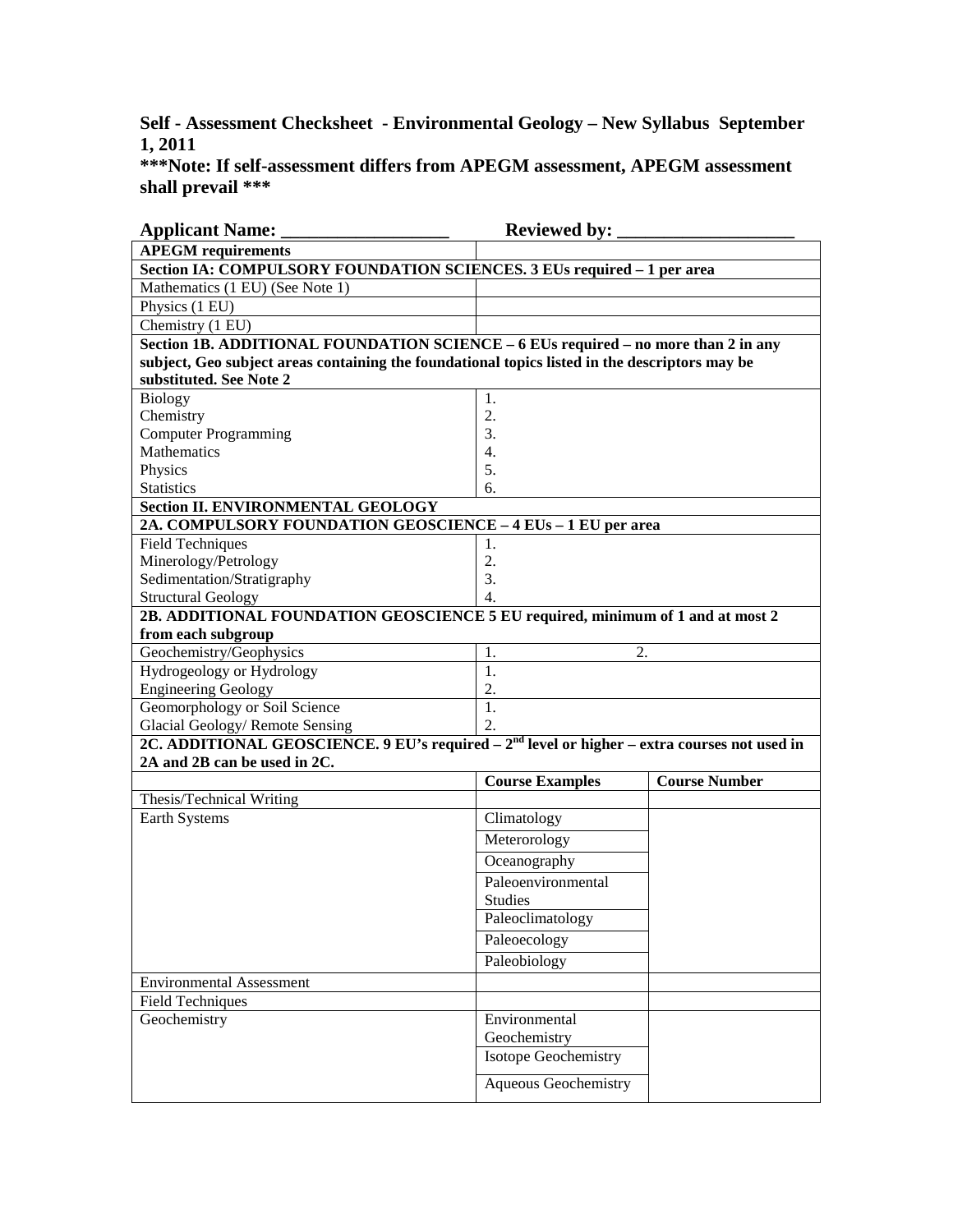|                         | Biogeochemistry               |  |
|-------------------------|-------------------------------|--|
|                         | Atmospheric                   |  |
|                         | Geochemistry                  |  |
|                         | Low Temperature               |  |
|                         | Geochemistry                  |  |
| Geomorphology/Surficial | Geomorphology                 |  |
|                         | Natural Hazards               |  |
|                         | Quaternary Geology            |  |
|                         | Pedology                      |  |
|                         | Glaciology                    |  |
| Geophysics              | Environmental                 |  |
|                         | Geophysics                    |  |
|                         | <b>Exploration Geophysics</b> |  |
|                         | <b>Applied Geophysics</b>     |  |
| Geotechnical            | <b>Engineering Geology</b>    |  |
|                         | Soil Mechanics                |  |
|                         | Rock Mechanics                |  |
|                         |                               |  |
|                         | <b>Resource Geotechnics</b>   |  |
| Hydrology/Hydrogeology  | <b>Contaminant Transport</b>  |  |
|                         | Hydrogeology                  |  |
|                         | Hydrology                     |  |
|                         | <b>Fluid Mechanics</b>        |  |
| Mineralogy/Petrology    | Crystallography               |  |
|                         | X-Ray Crystallography         |  |
|                         | <b>Analytical Methods</b>     |  |
| Paleontology            | Micropaleontology             |  |
|                         | Paleobiology                  |  |
|                         | Palynology                    |  |
| Quantitative Analysis   | Geostatistics                 |  |
|                         | <b>Computer Applications</b>  |  |
|                         | in Geoscience                 |  |
|                         | <b>GIS</b>                    |  |
| <b>Regional Geology</b> | Geology of Canada             |  |
|                         | Geology of North              |  |
|                         | America                       |  |
| <b>Remote Sensing</b>   | <b>Remote Sensing</b>         |  |
|                         | Airphoto Interpretation       |  |
| <b>Resource Geology</b> | <b>Economic Geology</b>       |  |
|                         | <b>Mineral Deposits</b>       |  |
|                         | Geology                       |  |
|                         | Ore Petrology                 |  |
|                         | Coal Geology                  |  |
|                         | Petroleum Geology             |  |
|                         | <b>Industrial Minerals</b>    |  |
|                         |                               |  |
| Sedimentology           | Chemical                      |  |
|                         | Sedimentology                 |  |
|                         | <b>Clastic Sedimentology</b>  |  |
|                         | Carbonate                     |  |
|                         | Sedimentology                 |  |
|                         | <b>Glacial Geology</b>        |  |
|                         |                               |  |